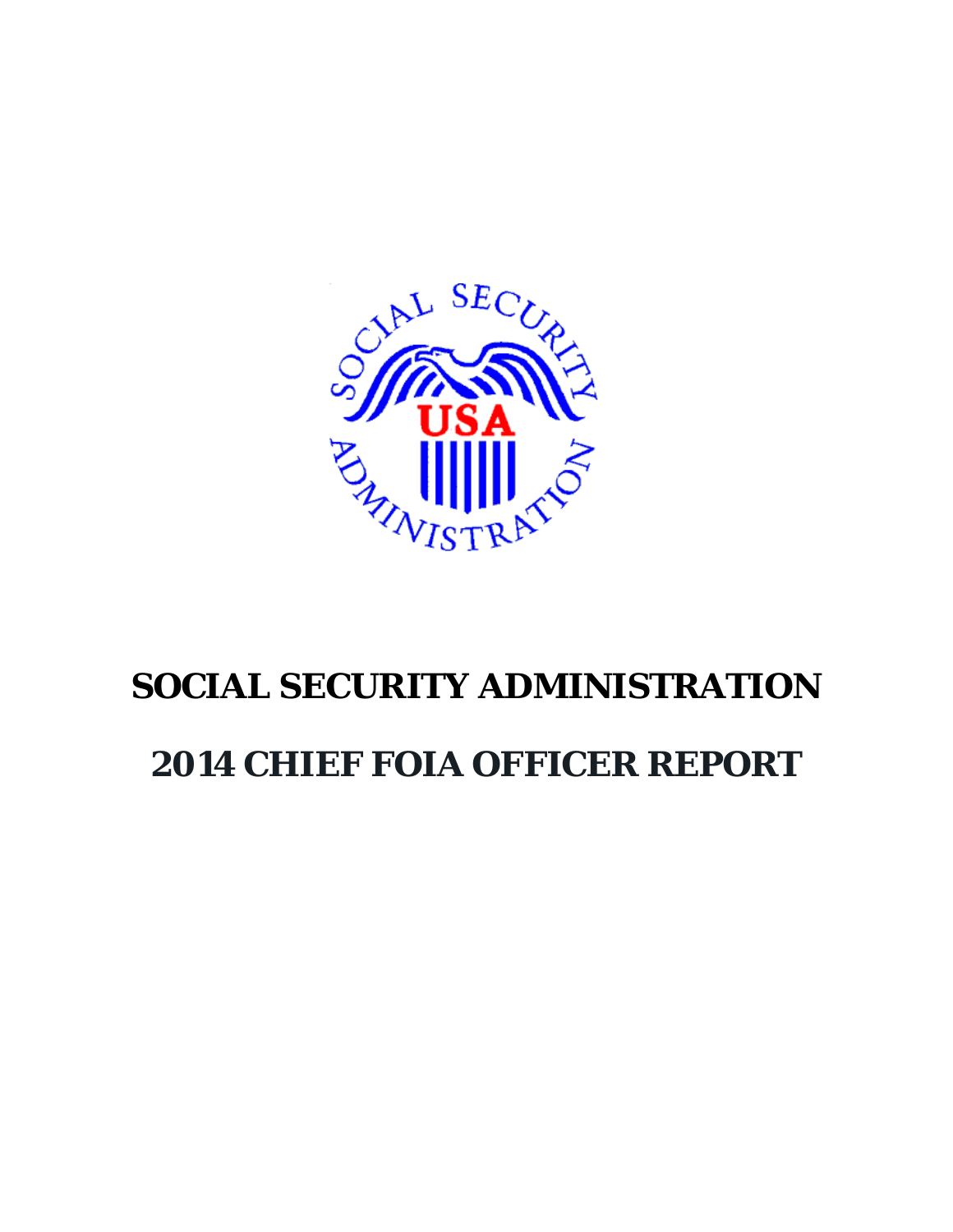# *2014 Chief FOIA Officer Report*

# **Social Security Administration**

Name and Title of your Agency's Chief FOIA Officer: David Black General Counsel Social Security Administration (SSA)

# *Section I: Steps Taken to Apply the Presumption of Openness*

The guiding principle underlying the President's FOIA Memorandum and the Attorney General's FOIA Guidelines is the presumption of openness.

Describe the steps your agency has taken to ensure that the presumption of openness is being applied to all decisions involving the FOIA. To do so, you should answer the questions listed below and then include any additional information you would like to describe how your agency is working to apply the presumption of openness.

# *FOIA Training:*

1. Did your agency hold an agency FOIA conference, or otherwise conduct training during this reporting period?

# **Yes**

2. If so, please provide the number of conferences or trainings held, a brief description of the topics covered, and an estimate of the number of participants from your agency who were in attendance.

**a. Monthly FOIA Staff meetings. Total of 12 sessions, topics included: Consent requirement, surveillance videos and Exemption 7, FOIA Fees, Privacy Act exemptions (j)(2) and (k)(2), Office of Inspector General Reports of Investigations and potential exemptions (FOIA exemptions 6 and the 7), and GLOMAR. Approximately 25 employees attended each meeting. We identify the training topics for staff meetings as a result of cases that we processed; these cases may also be discussed at the meeting.**

- **b. FOIA and Privacy Act Interface, 32 attendees.**
- **c. FOIA/PA Coordinator Meetings. Total of 6 sessions, 19 attended.**

### **d. Adobe Professional X – software used for various administrative functions, including redacting and encrypting records, 20 attendees.**

3. Did your FOIA professionals attend any FOIA training during the reporting period such as that provided by the Department of Justice?

# **Yes, as follows:**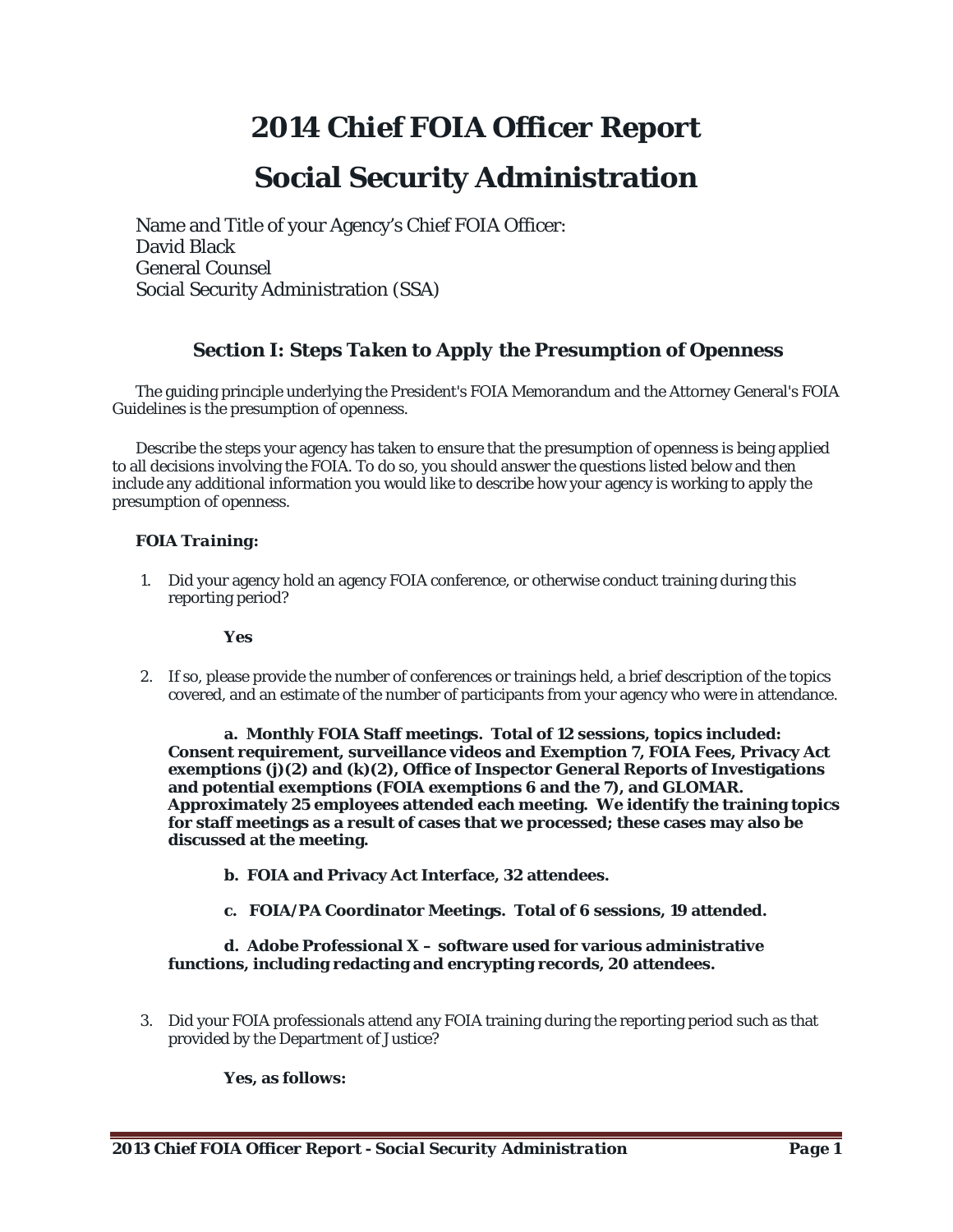#### **a. DOJ FOIA roundtables – FOIA Libraries, FOIA IT Working Group, and the FOIA Fee Summit, 1 attendee at each**

### **b. DOJ FOIA for Attorneys and Access Professionals, 1 attendee**

**c. American Society of Access Professionals (ASAP) Privacy Act Training, 4 attendees**

#### **d. Department of Education's Building a High Quality FOIA Operation symposium, 3 attendees.**

4. Provide an estimate of the percentage of your FOIA professionals who attended substantive FOIA training during this reporting period.

**95%**

- 5. OIP has issued guidance that [every agency should make core, substantive FOIA training available](http://www.justice.gov/oip/foiapost/2013foiapost04.html)  [to all their FOIA professionals at least once each year.](http://www.justice.gov/oip/foiapost/2013foiapost04.html) Provide your agency's plan for ensuring that such training is offered to all agency FOIA professionals by March 2015. Your plan should anticipate an upcoming reporting requirement for your 2015 Chief FOIA Officer Reports that will ask whether all agency FOIA professionals attended substantive FOIA training in the past year.
	- **a. Continue to provide monthly FOIA/PA training for our staff.**

#### **b. Continue to encourage our staff to attend various FOIA/PA training offered by DOJ, ASAP, and other appropriate private/government entities.**

- **c. Assess specific training needs and arrange cost efficient in-house training.**
- **d. Continue to meet with our agency FOIA/PA coordinators.**

#### *Outreach:*

6. Did your FOIA professionals engage in any outreach and dialogue with the requester community or open government groups regarding your administration of the FOIA? If so, please briefly discuss that engagement.

**Yes, we attended DOJ FOIA Roundtables and discussed matters with the requester community in attendance. Additionally, we contacted legal research companies who routinely submit FOIA requests with our agency. We explained the FOIA requirements, the need for proper consent from the record holder before we can release records, as well as fee issues and how we process FOIA requests. We believe these discussions positively influenced our relationship with the requesters and assisted them in obtaining information timely.**

#### *Discretionary Disclosures:*

In his 2009 FOIA Guidelines, the Attorney General strongly encouraged agencies to make discretionary releases of information even when the information might be technically exempt from disclosure under the FOIA. OIP encourages agencies to make such discretionary releases whenever there is no foreseeable harm from release.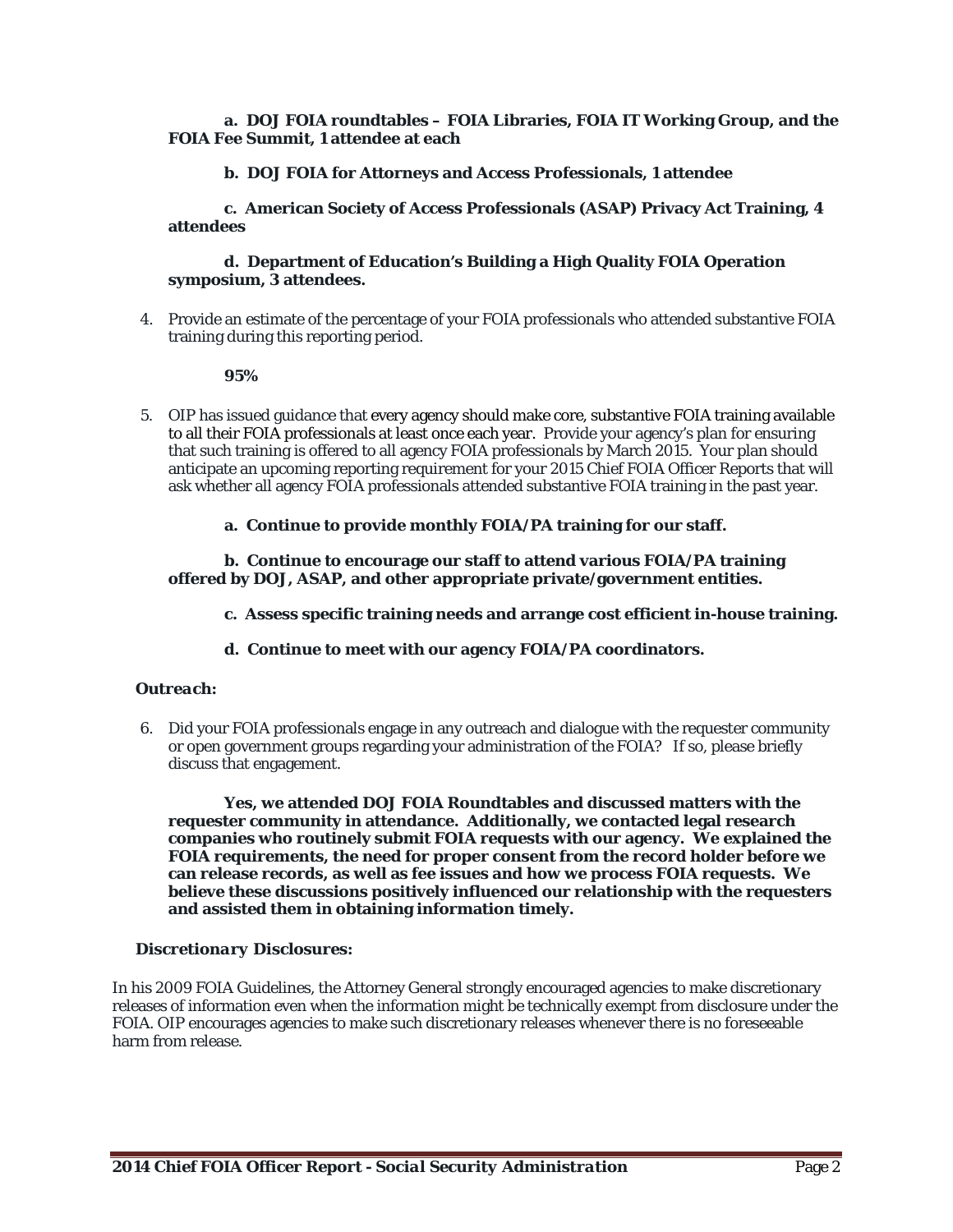7. Does your agency have a formal process in place to review records for discretionary release? If so, please briefly describe this process. If your agency is decentralized, please specify whether all components at your agency have a process in place for making discretionary releases.

**Yes. We use peer, management, and legal reviews to determine whether discretionary releases are possible. We discuss applying the presumption of openness directed by the President's Executive Order and the Attorney General's guidance at our Monthly FOIA Analyst meetings. With a collaborative effort between agency personnel, we strive to make discretionary releases when possible. However, due to the nature of SSA's records, discretionary releases are not always appropriate.** 

8. During the reporting period did your agency make any discretionary releases of otherwise exempt information?

### **Yes**

9. What exemptions would have covered the information that was released as a matter of discretion?

### **Exemption 5 – Deliberative Process and Attorney-Work Product**

10. Provide a narrative description, or some examples of, the types of information that your agency released as a matter of discretion.

#### **For example, we released draft memoranda, letters, and predecisional information.**

11. If your agency was not able to make any discretionary releases of information, please explain why.

**N/A**

#### *Other Initiatives:*

12. Did your agency post all of the required quarterly FOIA reports for Fiscal Year 2013? If not, please explain why not and what your plan is for ensuring that such reporting is successfully accomplished for Fiscal Year 2014.

**Yes**

13. Describe any other initiatives undertaken by your agency to ensure that the presumption of openness is being applied. If any of these initiatives are online, please provide links in your description.

> **We added a list of** *Frequently Requested SSA Statistics* **to our FOIA Library** [\(http://www.ssa.gov/foia/List%20of%20Frequently%20Requested%20SSA%20Statistics](http://www.ssa.gov/foia/List%20of%20Frequently%20Requested%20SSA%20Statistics.pdf) [.pdf\)](http://www.ssa.gov/foia/List%20of%20Frequently%20Requested%20SSA%20Statistics.pdf). **We routinely receive requests for disability data and management information that is currently available on our internet pages. To enhance this process, we compiled a list of the datasets, described the datasets for the reader, and included the hyperlinks conveniently in one PDF. This provides a single location where the public can see the available datasets and click the hyperlink(s) to visit specific webpage(s).**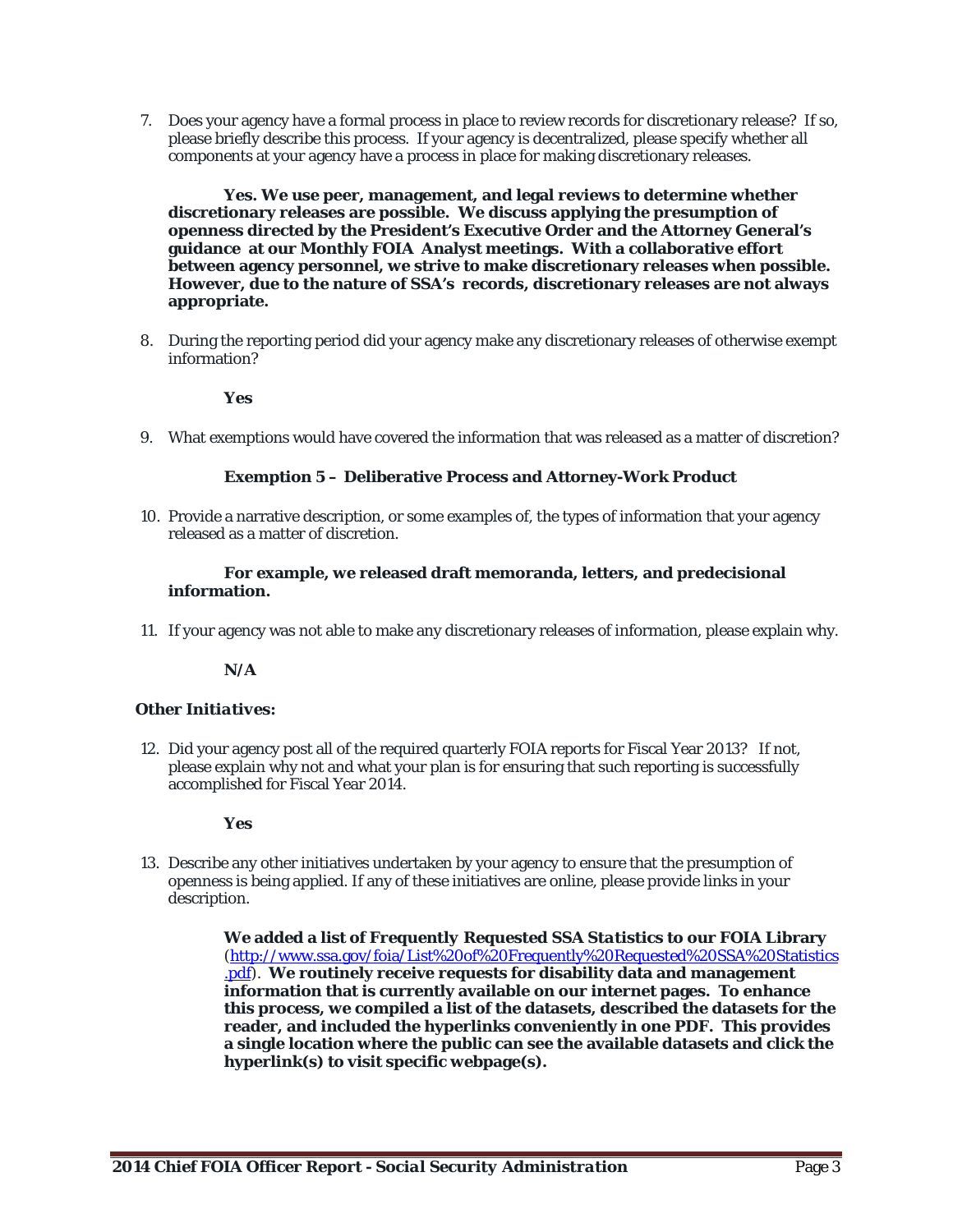# *Section II: Steps Taken to Ensure that Your Agency Has an Effective System in Place for Responding to Requests*

As the Attorney General emphasized in his FOIA Guidelines, "[a]pplication of the proper disclosure standard is only one part of ensuring transparency. Open government requires not just a presumption of disclosure, but also an effective system for responding to FOIA requests." It is essential that agencies effectively manage their FOIA program.

Describe here the steps your agency has taken to ensure that your management of your FOIA program is effective and efficient. To do so, answer the questions below and then include any additional information that you would like to describe how your agency ensures that your FOIA system is efficient and effective.

### *Personnel:*

During Sunshine Week 2012 OPM announced the creation of a new job series entitled the Government Information Series, to address the work performed by FOIA and Privacy Act professionals. Creation of this distinct job series was a key element in recognizing the professional nature of their work.

1. Has your agency converted all of its FOIA professionals to the new Government Information Specialist job series?

#### **Yes**

2. If not, what proportion of personnel has been converted to the new job series?

#### **N/A**

3. If not, what is your plan to ensure that all FOIA professionals' position descriptions are converted?

#### **N/A**

#### *Processing Procedures:*

4. For Fiscal Year 2013 did your agency maintain an average of ten or less calendar days to adjudicate requests for expedited processing? If not, describe the steps your agency will take to ensure that requests for expedited processing are adjudicated within ten calendar days or less.

# **N/A, we did not adjudicate any requests for expedited processing in FY 2013.**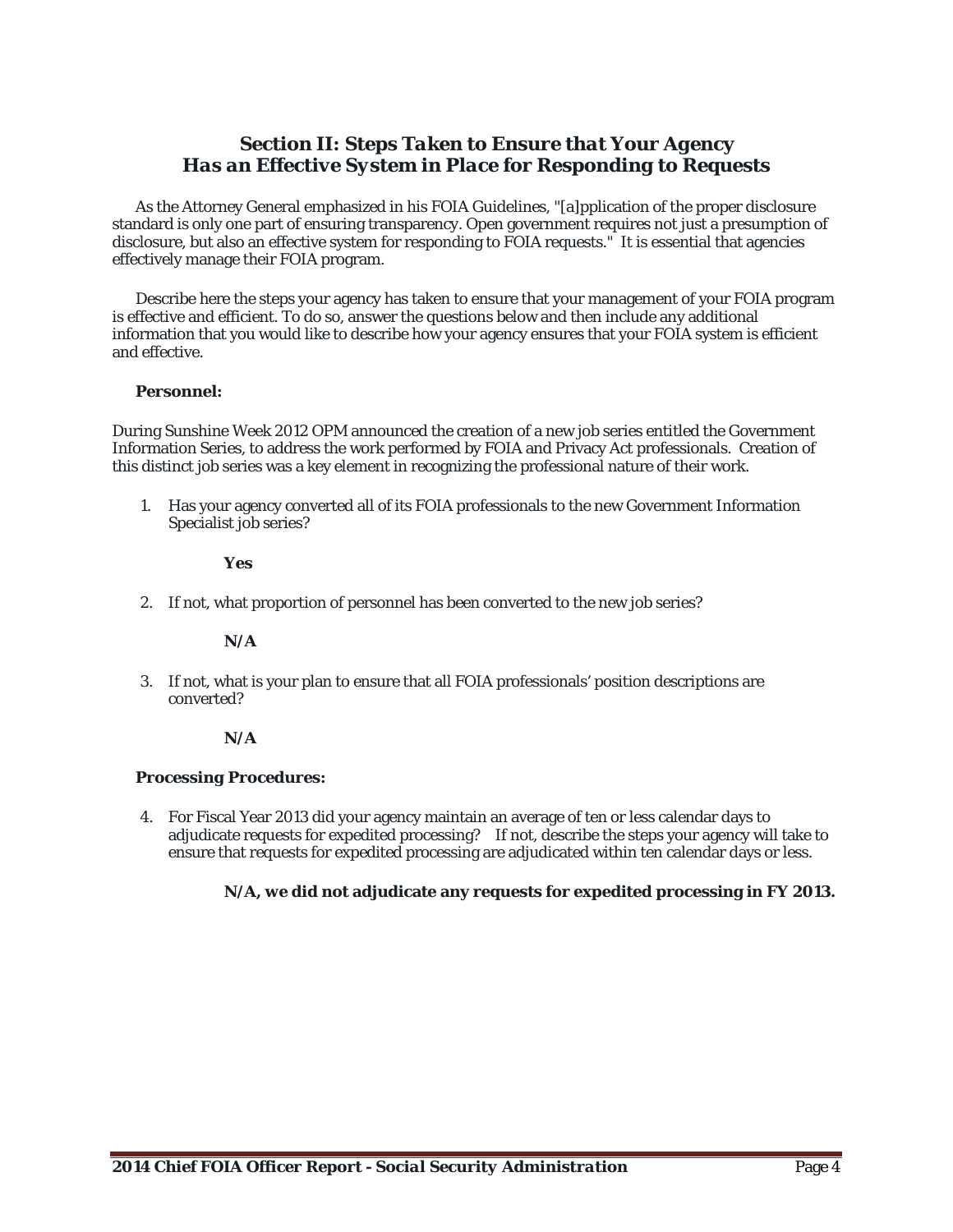5. Has your agency taken any steps to make the handling of consultations and referrals more efficient and effective, such as entering into agreements with other agencies or components on how to handle certain categories or types of records involving shared equities so as to avoid the need for a consultation or referral altogether, or otherwise implementing procedures that speed up or eliminate the need for consultations. If so, please describe those steps.

**Given the small amount of consultations and referrals that we send and receive, we do not believe that we need to enter into any agreements with other agencies. We believe that we already process consultations and referrals efficiently and effectively. We received 42 Consultations in Fiscal Year 2013 and processed them all within the Fiscal Year. We efficiently processed the referrals that we received from other agencies and closed them out during the Fiscal Year. We referred only two cases to other agencies.**

# *Requester Services:*

6. Do you use e-mail or other electronic means to communicate with requesters when feasible?

# **Yes**

7. Does your agency notify requesters of the mediation services offered by the Office of Government Information Services (OGIS) at NARA?

# **Yes**

8. Describe any other steps your agency has undertaken to ensure that your FOIA system operates efficiently and effectively, such as conducting self-assessments to find greater efficiencies, improving search processes, eliminating redundancy, etc.

> **We assembled a FOIA Business Process workgroup with the objective to assess our agency's FOIA process and recommend changes to improve efficiency. As a result of the workgroup, we created a FOIA Desk Guide for analysts, a FOIA Case Summary Sheet that analysts use to provide a snapshot of the case for the various reviewers, amended our FOIA Business Process Workflow, revised our FOIA complex/appeal case tracking sheets, and suggested changes to improve efficiency and continuity. We plan to implement many of the workgroup's other suggestions this year.**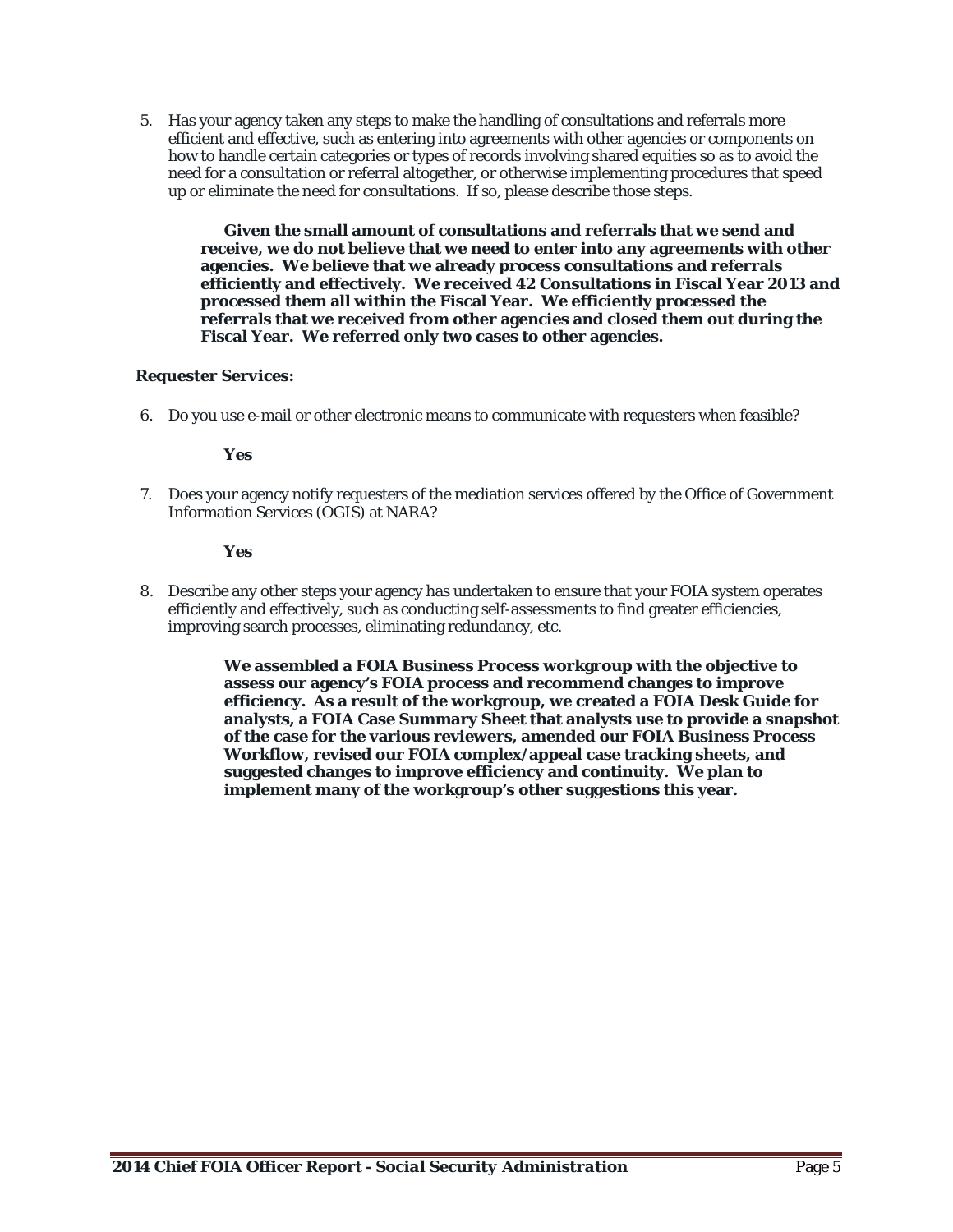# *Section III: Steps Taken to Increase Proactive Disclosures*

Both the President and Attorney General focused on the need for agencies to work proactively to post information online without waiting for individual requests to be received.

Describe here the steps your agency has taken both to increase the amount of material that is available on your agency website, and the usability of such information, including providing examples of proactive disclosures that have been made during this past reporting period (i.e., from March 2013 to March 2014). In doing so, answer the questions listed below and describe any additional steps taken by your agency to make and improve proactive disclosures of information.

# *Posting Material:*

1. Do your FOIA professionals have a system in place to identify records for proactive disclosures?

**Yes**

2. If so, describe the system that is in place.

**We added a FOIA Library section to our complex/appeal case routing sheets. This allows the reviewers to recommend records for proactive releases in the FOIA Library. Additionally, our FOIA/PA coordinators identify records to post to the FOIA Library.**

3. Provide examples of material that your agency has posted this past reporting period, including links to where this material can be found online.

<http://www.ssa.gov/foia/List%20of%20Frequently%20Requested%20SSA%20Statistics.pdf>

**Here are a few examples of the datasets: Office of Disability Programs**: [SSA State Agency Workload Data](https://explore.data.gov/Social-Insurance-and-Human-Services/SSA-State-Agency-Workload-Data/c7qv-j5sy)  [SSA Disability Claim Data](https://explore.data.gov/Social-Insurance-and-Human-Services/SSA-Disability-Claim-Data/wtum-mhb6)

> **Disability Insurance Data:** [OASDI Beneficiaries by State and ZIP Code](http://www.ssa.gov/policy/docs/statcomps/oasdi_zip/index.html)

**Supplemental Security Income Data:** [SSI Annual Statistical Report](http://www.ssa.gov/policy/docs/statcomps/ssi_asr/index.html) [SSI Monthly Statistics](http://www.ssa.gov/policy/docs/statcomps/ssi_monthly/index.html)

**Office of the Chief Actuary: [Beneficiary Data](http://www.socialsecurity.gov/OACT/ProgData/benefits.html)** [Beneficiary Databases](http://www.socialsecurity.gov/OACT/ProgData/beniesQuery.html) [Trustee Report](http://www.socialsecurity.gov/OACT/TR/index.html)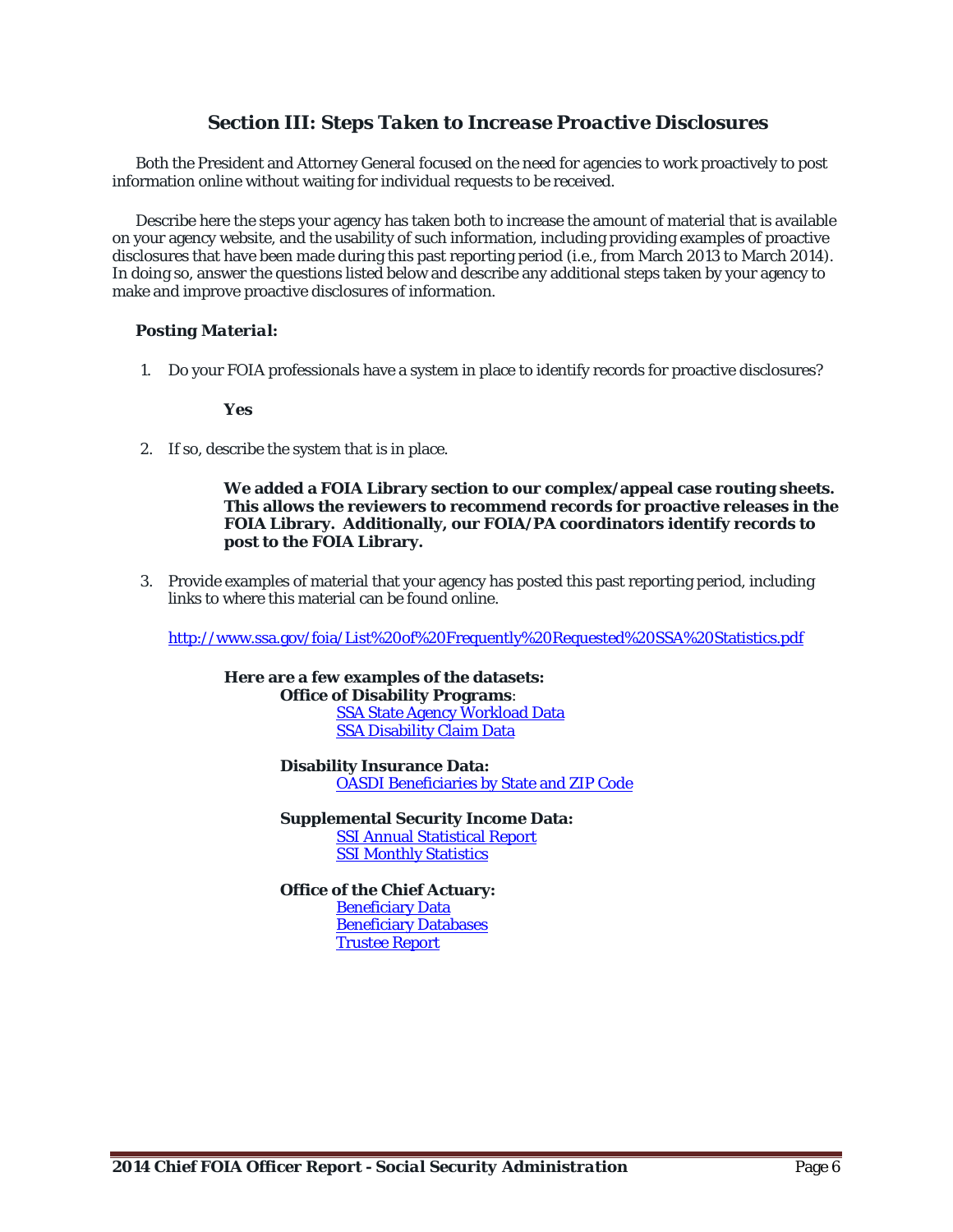# *Making Posted Material More Useful:*

4. Beyond posting new material, is your agency taking steps to make the posted information more useful to the public, especially to the community of individuals who regularly access your agency's website, such as soliciting feedback on the content and presentation of posted material, improving search capabilities on the site, posting material in open formats, making information available through mobile applications, providing explanatory material, etc.?

**Yes**

5. If so, provide examples of such improvements.

**We routinely seek ways to make our data and records publicly available. The list posted at**

<http://www.ssa.gov/foia/List%20of%20Frequently%20Requested%20SSA%20Statistics.pdf>**, is a collaborative effort between SSA components and the Office of Privacy and Disclosure. The compiled list provides the public with a snapshot of our publicly available datasets and a brief explanation of these datasets. In addition, we included each hyperlink so the public can easily access the data and the compiled lists.**

6. Did your agency use any means to publicize or highlight important proactive disclosures for public awareness? If so, was social media utilized?

#### **No**

7. Has your agency encountered challenges that make it difficult to post records you otherwise would like to post? If so, please briefly explain what those challenges are.

> **Due to the personal nature of SSA records, we have a limited number of records that we can proactively post. We continue to review our records and assess the feasibility of proactively disclosing information. Additionally, members of our FOIA staff actively contribute to the agency's Open Government Committee.**

8. Describe any other steps taken to increase proactive disclosures at your agency.

**Nothing additional; the responses above describe our current activities. We continue to look for additional steps that we can take and work closely with our Office of Open Government.**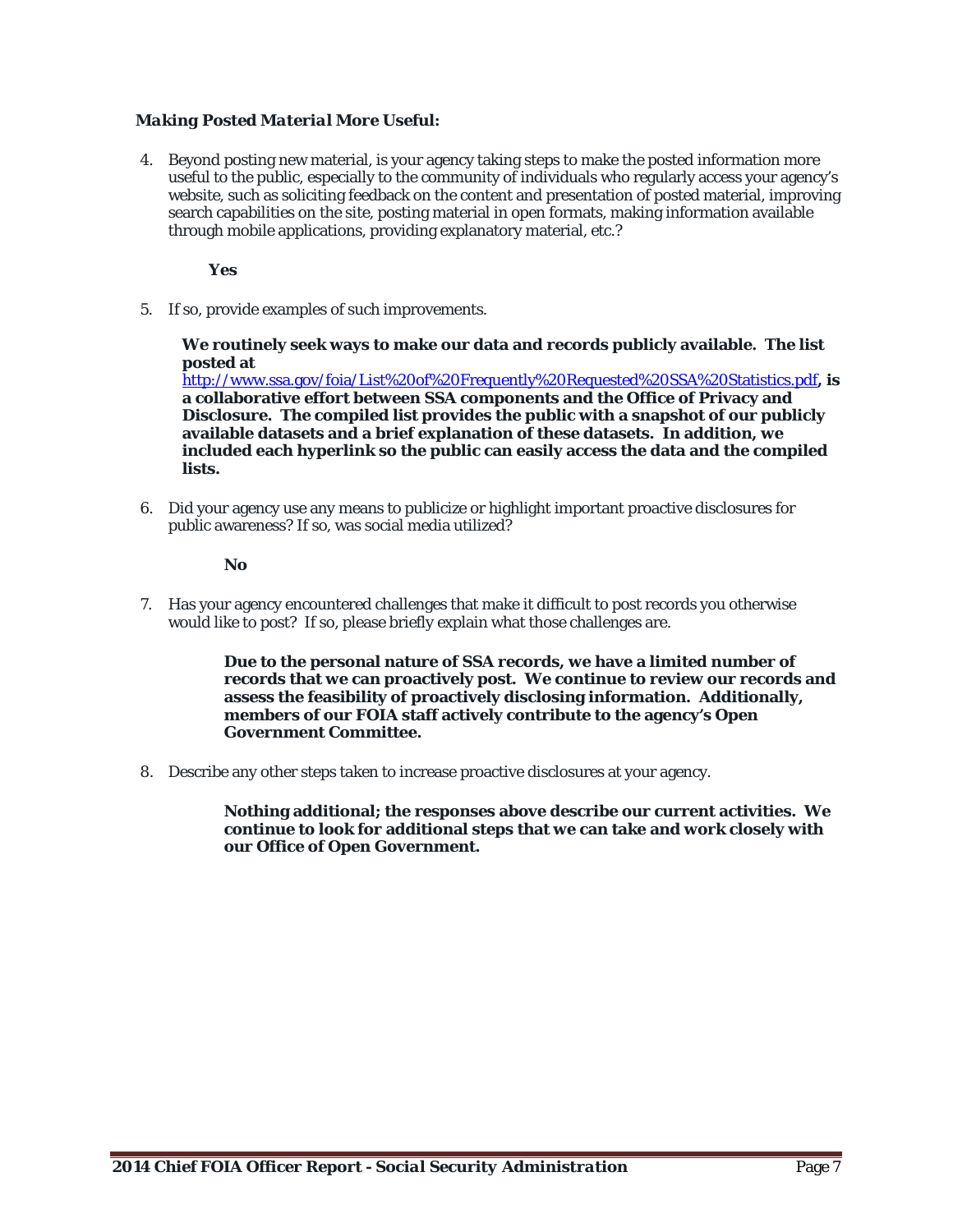# *Section IV: Steps Taken to Greater Utilize Technology*

A key component of the President's FOIA Memorandum was the direction to "use modern technology to inform citizens about what is known and done by their Government." In addition to using the internet to make proactive disclosures, agencies should also be exploring ways to utilize technology in responding to requests. Over the past several years agencies have reported widespread use of technology in receiving and tracking FOIA requests and preparing agency Annual FOIA Reports. For 2014, as we have done over the past years, the questions have been further refined and now also address different, more innovative aspects of technology use.

### *Online tracking of FOIA requests:*

1. Can a FOIA requester track the status of his/her request electronically?

#### **No**

2. If yes, how is this tracking function provided to the public? For example, is it being done through regularly updated FOIA logs, online portals, or other mediums?

#### **N/A**

3. Describe the information that is provided to the requester through the tracking system. For example, some tracking systems might tell the requester whether the request is "open" or "closed," while others will provide further details to the requester throughout the course of the processing, such as "search commenced" or "documents currently in review." List the specific types of information that are available through your agency's tracking system.

### **N/A**

4. In particular, does your agency tracking system provide the requester with an estimated date of completion for his/her request?

#### **No**

5. If your agency does not provide online tracking of requests, is your agency taking steps to establish this capability? If not, please explain why.

#### **No. At this time, we are unable to prioritize this type of enhancement. However, the agency provides a FOIA contact number so requesters can call to check on the status of a request.**

#### *Use of technology to facilitate processing of requests:*

6. Beyond using technology to redact documents, is your agency taking steps to utilize more advanced technology to facilitate overall FOIA efficiency, such as improving record search capabilities, utilizing document sharing platforms for consultations and referrals, or employing software that can sort and de-duplicate documents?

**Yes**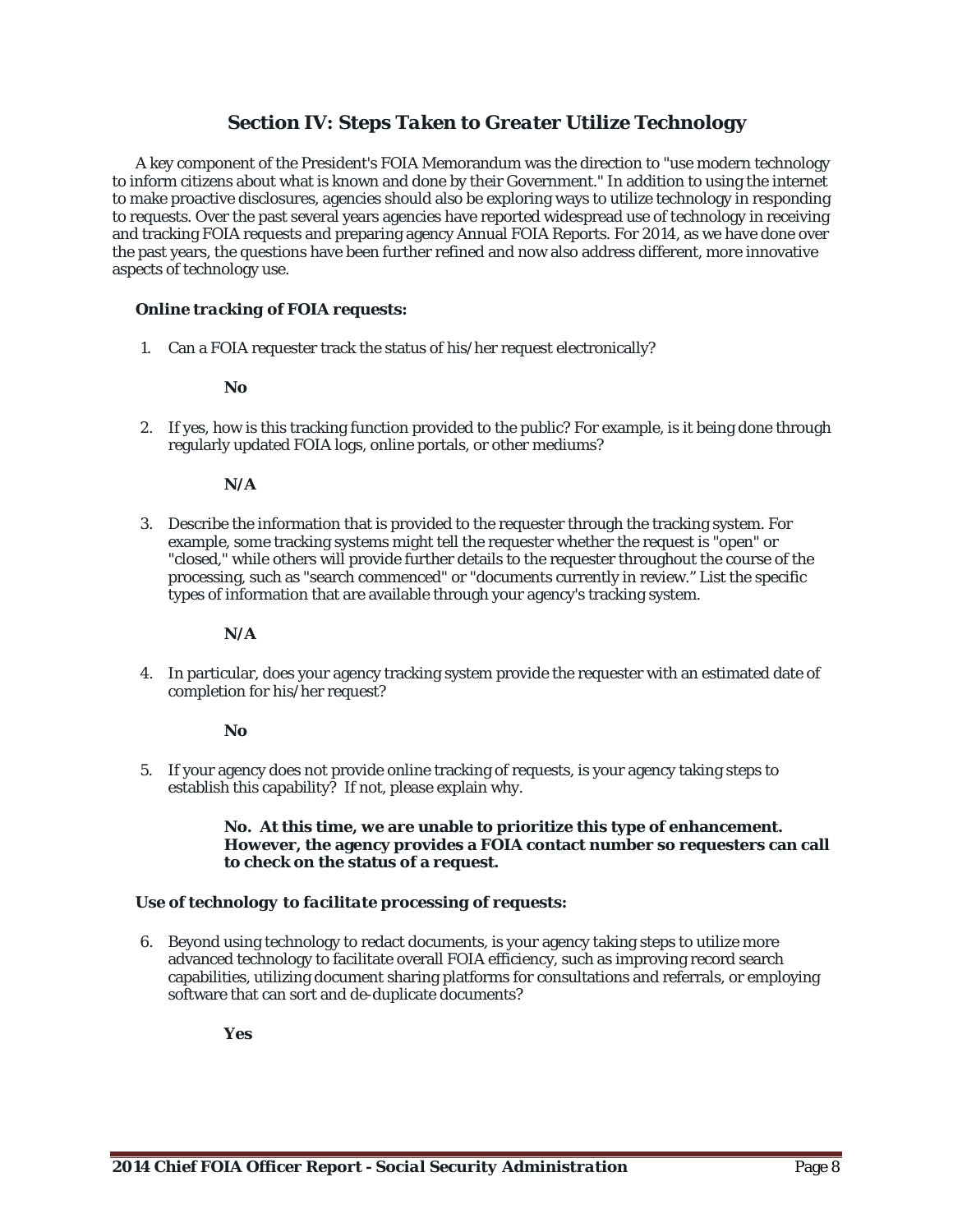7. If so, describe the technological improvements being made.

**We created a FOIA Shared Drive to begin automating our FOIA process. This provides one platform for our components to save responsive records, our analysts to process the cases, and our reviewers to review the cases. This is a new improvement and we are currently testing the FOIA Share's usefulness on a case-by-case basis; however, we believe this will save processing time and enhance our efficiency.**

**We conducted in-depth Adobe Professional training for FOIA staff and created our own user's guide to assist the staff. Using Adobe Professional will enhance our ability to provide electronic releases for large requests. While Adobe Professional provides electronic redactions, the software also provides an office automation tool that allows us to move towards an electronic FOIA process.**

**We started using the U.S. Army, Aviation and Missile Research, Development and Engineering Center's (AMRDEC) Safe File Access Exchange (SAFE) to transmit records between federal agencies. Using this tool allows us to send large encrypted files between agencies and reduces the need to burn and mail CDs or DVDs.**

**We received a demonstration of Autonomy Introspect, an e-Discovery software package. We plan to purchase a few software licenses. This software will allow analysts to quickly locate duplicate records, particularly emails, sort the records, and export the records as PDFs.**

8. Are there additional technological tools that would be helpful to achieving further efficiencies in your agency's FOIA program?

**No**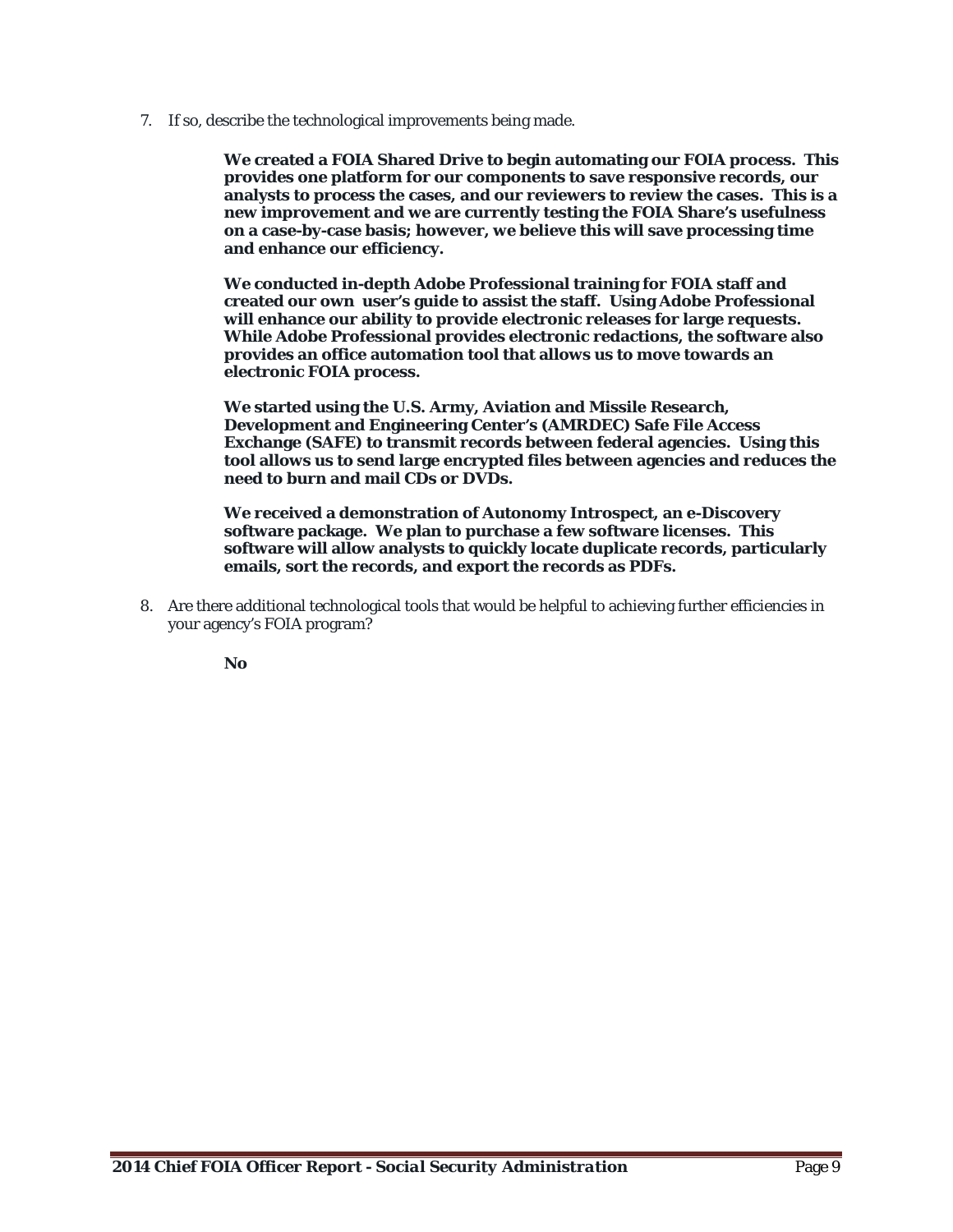# *Section V:*

# *Steps Taken to Improve Timeliness in Responding to Requests and Reducing Backlogs*

The President and the Attorney General have emphasized the importance of improving timeliness in responding to requests. This section addresses both time limits and backlog reduction. Backlog reduction is measured both in terms of numbers of backlogged requests or appeals and by looking at whether agencies closed their ten oldest requests, appeals, and consultations. *For the figures required in this Section, please use those contained in the specified sections of your agency's 2013 Annual FOIA Report and, when applicable, your agency's 2012 Annual FOIA Report.*

# *Simple Track Requests:*

- 1. Section VII.A of your agency's Annual FOIA Report, entitled "FOIA Requests Response Time for All Processed Requests," includes figures that show your agency's average response times for processed requests. For agencies utilizing a multi-track system to process requests, there is a category for "simple" requests, which are those requests that are placed in the agency's fastest (non-expedited) track, based on the low volume and/or simplicity of the records requested.
	- a. Does your agency utilize a separate track for simple requests?

### **Yes**

b. If so, for your agency overall, for Fiscal Year 2013, was the average number of days to process simple requests twenty working days or fewer?

# **Yes, we averaged 17 days to process simple requests.**

c. If your agency does not track simple requests separately, was the average number of days to process non-expedited requests twenty working days or fewer?

# **N/A**

# *Backlogs and "Ten Oldest" Requests, Appeals and Consultations:*

2. Section XII.A of your agency's Annual FOIA Report, entitled "Backlogs of FOIA Requests and Administrative Appeals" shows the numbers of any backlogged requests or appeals from the fiscal year. Section VII.E, entitled "Pending Requests – Ten Oldest Pending Requests," Section VI.C.(5), entitled "Ten Oldest Pending Administrative Appeals," and Section XII.C., entitled "Consultations on FOIA Requests – Ten Oldest Consultations Received from Other Agencies and Pending at Your Agency," show the ten oldest pending requests, appeals, and consultations. You should refer to these numbers from your Annual FOIA Reports for both Fiscal Year 2012 and Fiscal Year 2013 when completing this section of your Chief FOIA Officer Report.

#### Backlogs

a. If your agency had a backlog of requests at the close of Fiscal Year 2013, did that backlog decrease as compared with Fiscal Year 2012?

**No**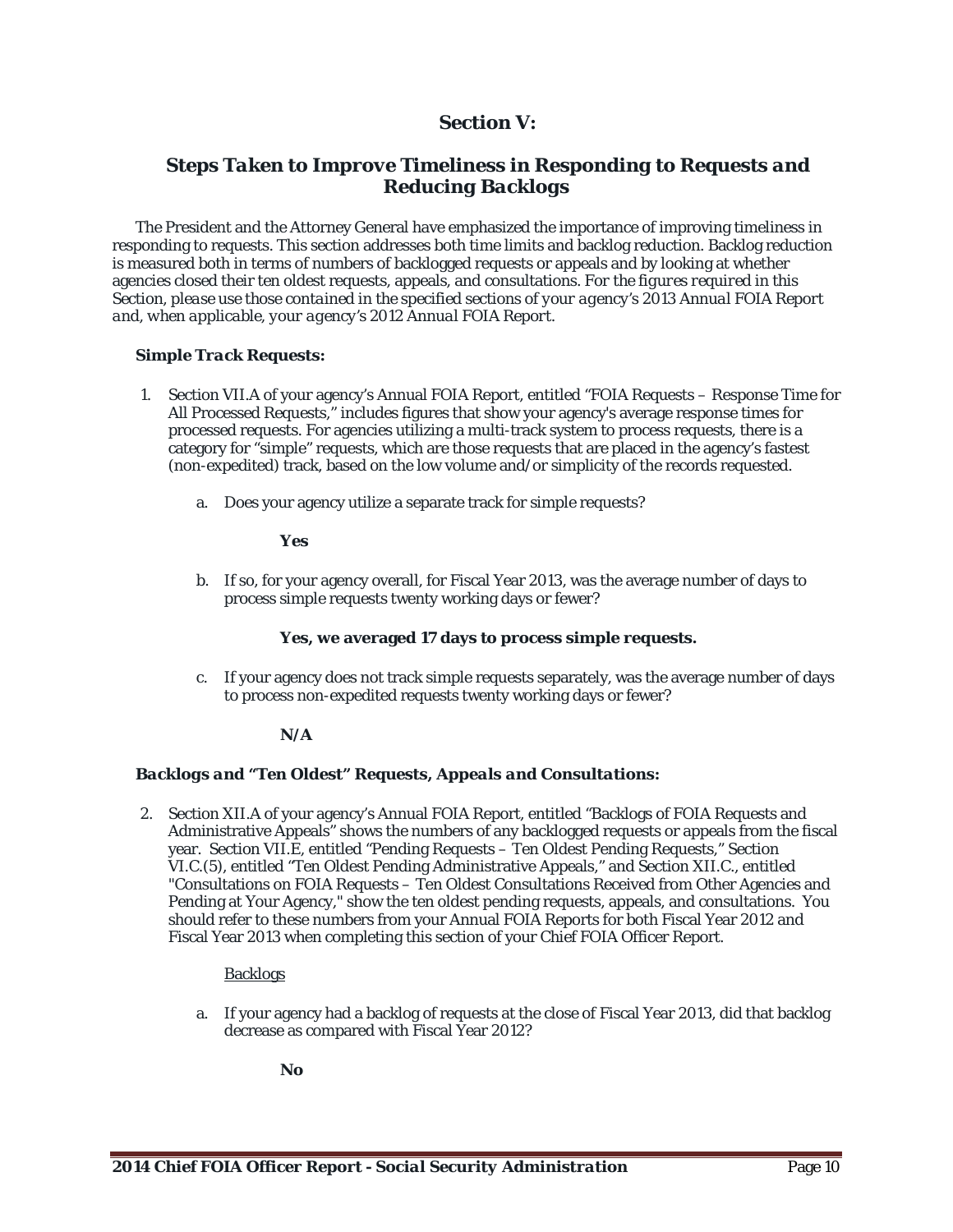b. If your agency had a backlog of administrative appeals in Fiscal Year 2013, did that backlog decrease as compared to Fiscal Year 2012?

#### **No**

#### Ten Oldest Requests

c. In Fiscal Year 2013, did your agency close the ten oldest requests that were pending as of the end of Fiscal Year 2012?

#### **Yes**

d. If no, please provide the number of these requests your agency was able to close by the end of the fiscal year, as listed in Section VII.E of your Fiscal Year 2012 Annual FOIA Report. If you had less than ten total oldest requests to close, please indicate that. For example, if you only had seven requests listed as part of your "ten oldest" in Section VII.E. and you closed two of them, you should note that you closed two out of seven "oldest" requests.

#### **N/A**

#### Ten Oldest Appeals

e. In Fiscal Year 2013, did your agency close the ten oldest administrative appeals that were pending as of the end of Fiscal Year 2012?

#### **Yes**

f. If no, please provide the number of these appeals your agency was able to close, as well as the number of appeals your agency had in Section VI.C.(5) of your Fiscal Year 2012 Annual FOIA Report.

#### **N/A**

#### Ten Oldest Consultations

g. In Fiscal Year 2013, did your agency close the ten oldest consultations received by your agency and pending as of the end of Fiscal Year 2012?

#### **N/A**

h. If no, please provide the number of these consultations your agency did close, as well as the number of pending consultations your agency listed in Section XII.C. of your Fiscal Year 2012 Annual FOIA Report.

#### **N/A**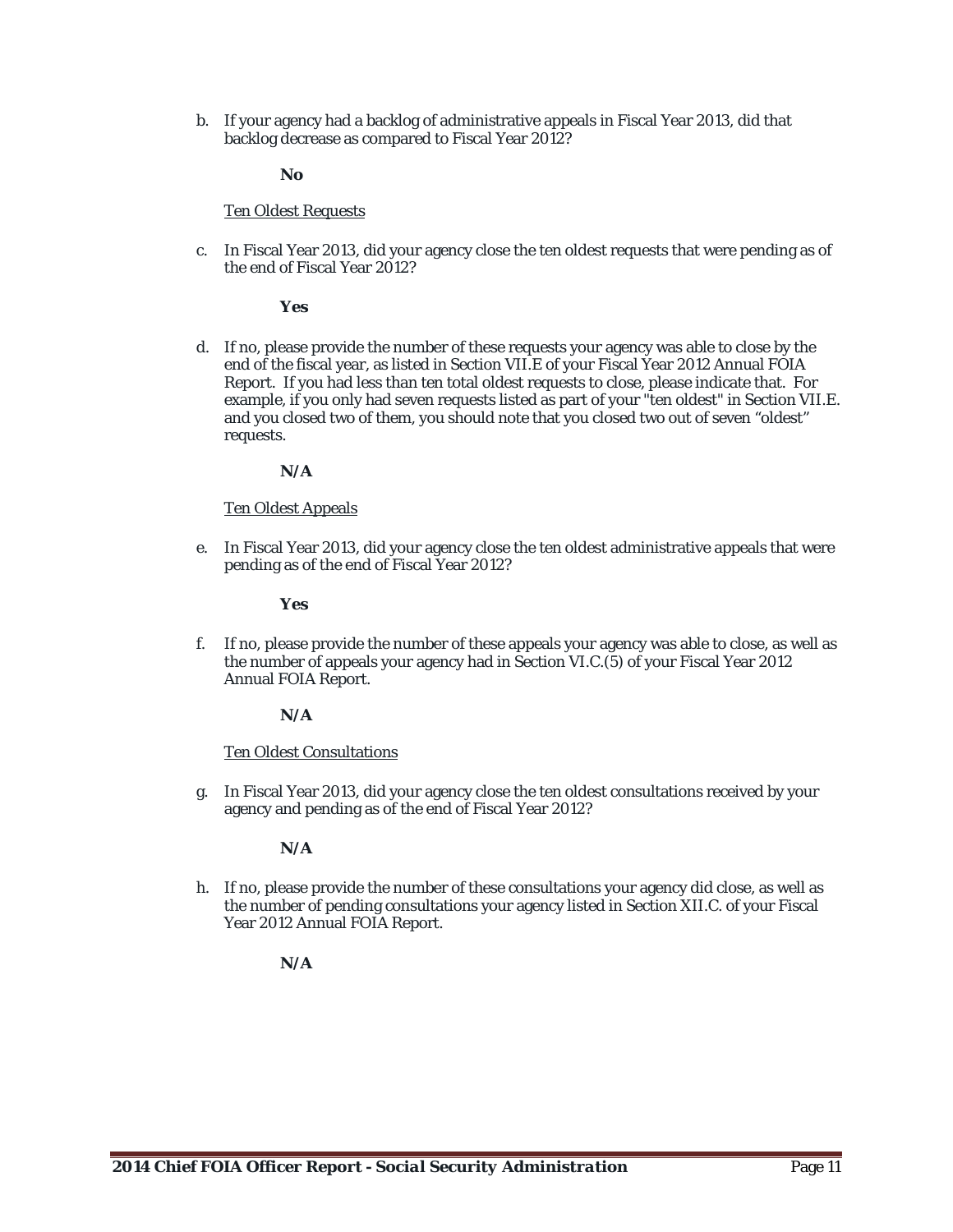### *Reasons for Any Backlogs:*

3. If you answered "no" to any of the questions in item 2 above, describe why your agency was not able to reduce backlogs and/or close the ten oldest pending requests, appeals, and consultations. In doing so, answer the following questions then include any additional explanation:

#### Request and/or Appeal Backlog

a. Was the lack of a reduction in the request and/or appeal backlog a result of an increase in the number of incoming requests or appeals?

#### **Yes**

b. Was the lack of a reduction in the request and/or appeal backlog caused by a loss of staff?

#### **No**

c. Was the lack of a reduction in the request and/or appeal backlog caused by an increase in the complexity of the requests received?

### **No**

d. What other causes, if any, contributed to the lack of a decrease in the request and/or appeal backlog?

> **An unprecedented increase in requests and appeals due to an agency policy decision. As a result of that policy decision, information that had previously been included in certain correspondence to the public was no longer included; consequently, requests were made through FOIA. The information is now being included in the correspondence again.**

#### "Ten oldest" Not Closed

e. Briefly explain the obstacles your agency faced in closing its ten oldest requests, appeals, and consultations from Fiscal Year 2012.

# **N/A**

f. If your agency was unable to close any of its ten oldest requests or appeals because you were waiting to hear back from other agencies on consultations you sent, please provide the date the request was initially received by your agency, the date when your agency sent the consultation, and the date when you last contacted the agency where the consultation was pending.

# **N/A**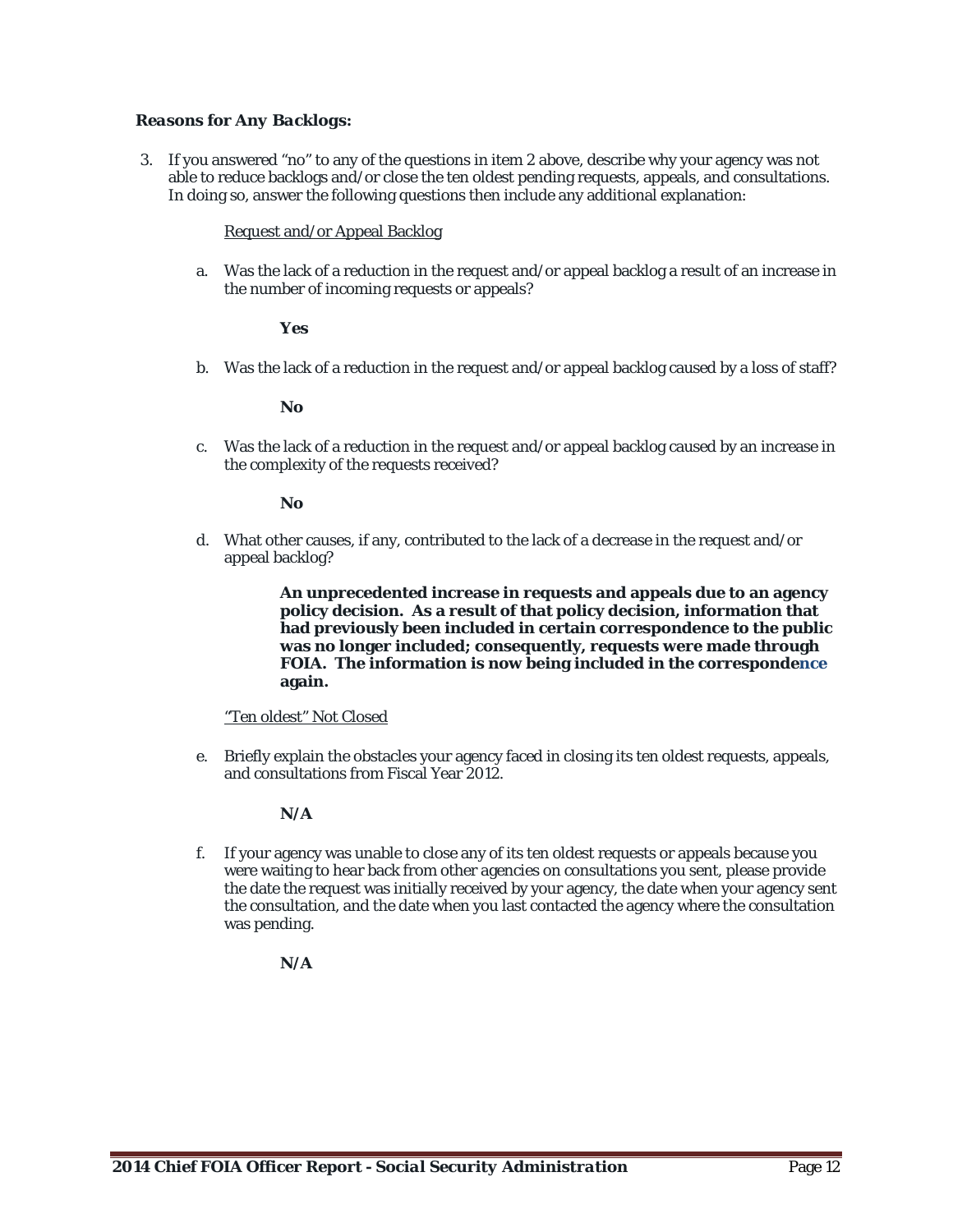### *Plans for Closing of Ten Oldest Pending Requests, Appeals, and Consultations and Reducing Backlogs:*

Given the importance of these milestones, it is critical that Chief FOIA Officers assess the causes for not achieving success and create plans to address them.

4. If your agency did not close its ten oldest pending requests, appeals, and consultations, please provide a plan describing how your agency intends to close those "ten oldest" requests, appeals, and consultations during Fiscal Year 2014.

# **N/A**

5. If your agency had a backlog of more than 1000 pending requests and did not reduce that backlog in Fiscal Year 2013, provide your agency's plan for achieving backlog reduction in the year ahead.

# **N/A**

# *Interim Responses:*

OIP has issued *guidance* encouraging agencies to make interim releases whenever they are working on requests that involve a voluminous amount of material or require searches in multiple locations. By providing rolling releases to requesters agencies facilitate access to the requested information.

6. Does your agency have a system in place to provide interim responses to requesters when appropriate?

> **Yes. In 2013, we sent more interim responses than we have in the past. Given the complex nature and scope of some of our requests, we believe that interim responses allow us to focus on portions of large requests and provide timely information to the requesters. Requesters have appreciated our efforts to provide interim responses.**

7. If your agency had a backlog in Fiscal Year 2013, please provide an estimate of the number or percentage of cases in the backlog where a substantive, interim response was provided during the fiscal year, even though the request was not finally closed.

**1%**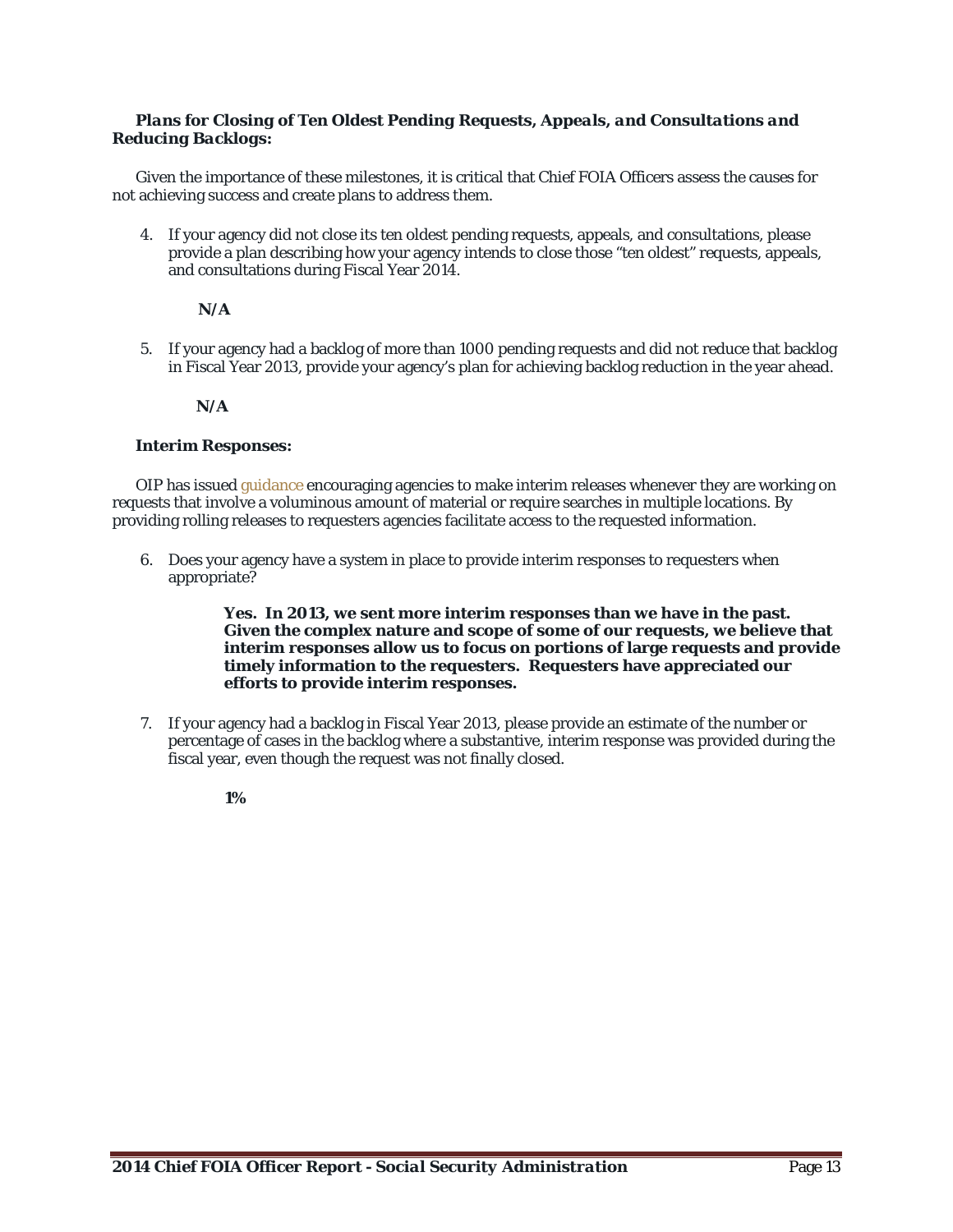# *Use of FOIA's Law Enforcement "Exclusions"*

In order to increase transparency regarding the use of the FOIA's statutory law enforcement exclusions, which authorize agencies under certain exceptional circumstances to "treat the records as not subject to the requirements of [the FOIA]," 5 U.S.C. § 552(c)(1), (2), (3), please answer the following questions:

1. Did your agency invoke a statutory exclusion during Fiscal Year 2013?

**No**

2. If so, what was the total number of times exclusions were invoked?

**N/A**